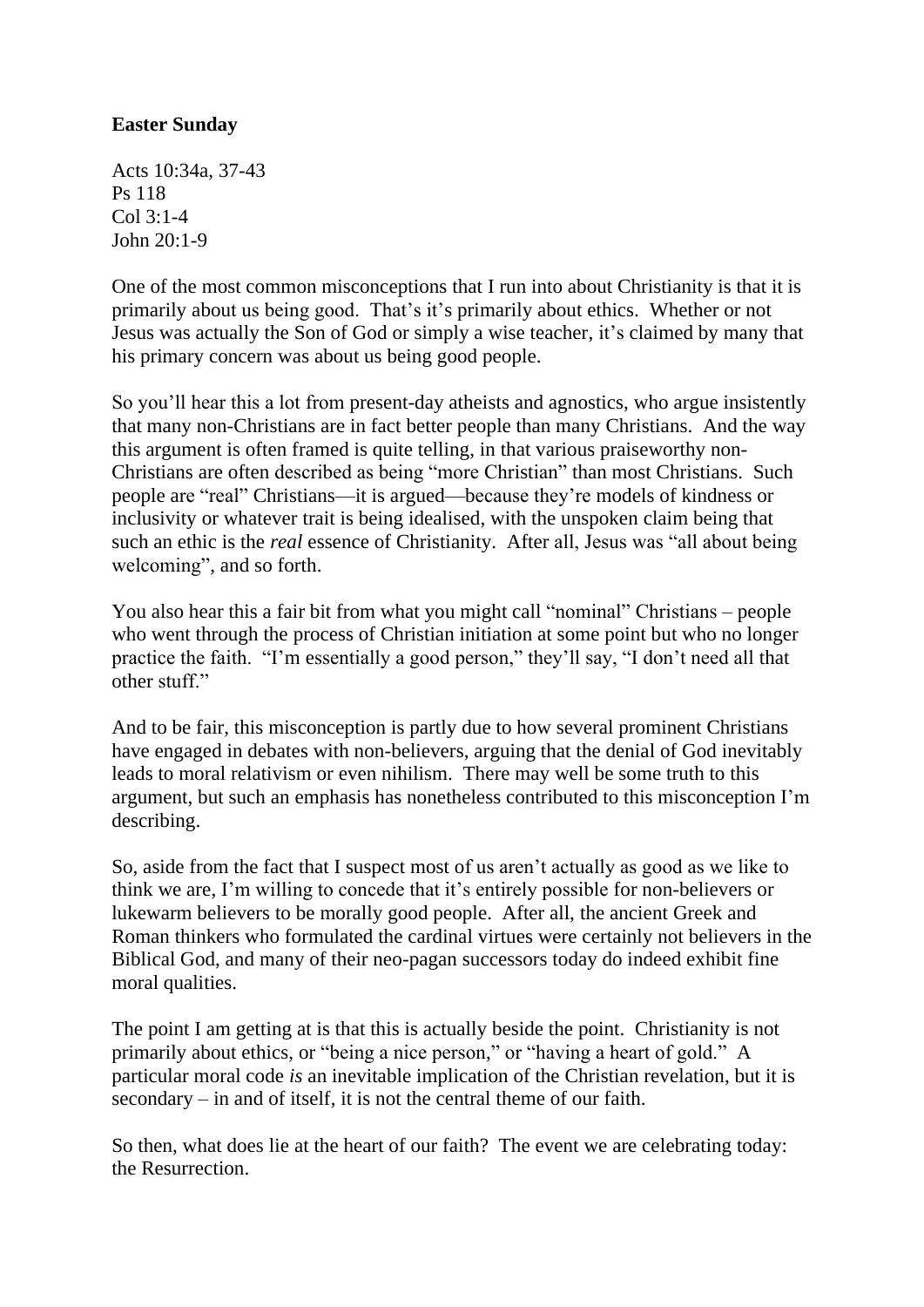The resurrection of Jesus from the dead is the be-all and the end-all of the Christian adventure. If Jesus didn't rise from the dead, my fellow priests and I should all go home and get honest jobs, and all of you should leave this place immediately. As Saint Paul put it: "If Christ has not been raised from the dead, our preaching is in vain… and we are the most pitiable of all people."

If Jesus did not rise from the dead, Christianity is a fraud and a joke. But if he *did* rise from the dead, never to die again? Let's just say this would deserve our full attention.

Some thinkers with a soft spot for Christianity have tried to deal with the strangeness of our claims about the Resurrection by recasting it as an expression of a timeless myth of death-and-rebirth, or as being symbolic of assorted psychological truths, and so forth. And there no doubt is much of psychological benefit that can be gleaned from the Christian narrative. But classical Christianity has always stubbornly insisted on the historicity of this event, to the point of staking its entire existence on it.

For instance, the earliest Christians had no hesitation in declaring that Christ had truly risen from the dead, and that the result of this was the explosive emergence of a new world. For Saint Paul, the resurrection of Jesus is the sign that the world as we know it—a world marked by death and the fear of death—is passing away, and that a new order of things is emerging. This is why he tells the Philippians that everything he once held to be of central importance he now considers as so much rubbish. The risen Christ has overturned the old world and ushered in a new creation.

- -

So why do we Christians hold the Resurrection to be so important, to the point of staking our entire faith on its veracity?

When Jesus was killed and his messianic claims seemingly debunked, his Apostles hid behind locked doors, fearing for their lives, and trying to figure out how it all had fallen apart. With all their dreams seemingly shattered, they may well have even begun resigning themselves to the idea that death would always have the final say, so why bother with any of it.

Physics speaks of this concept as the Law of Entropy. Everything eventually slows down, and wears down, and breaks down. Nothing lasts forever. All of our endeavours are like sandcastles on the beach, just waiting for the inevitable, unstoppable tide to wash them out to sea. As the book of Ecclesiastes puts it, all things die and decay, gravity and death are unbeaten, and everything else is vanity.

Well, fast forward a few weeks, and these very men who had consistently missed the point while Jesus was alive, and ran for cover at his death, and then hid in fear behind locked doors—these same men now took on the world with a courage that defies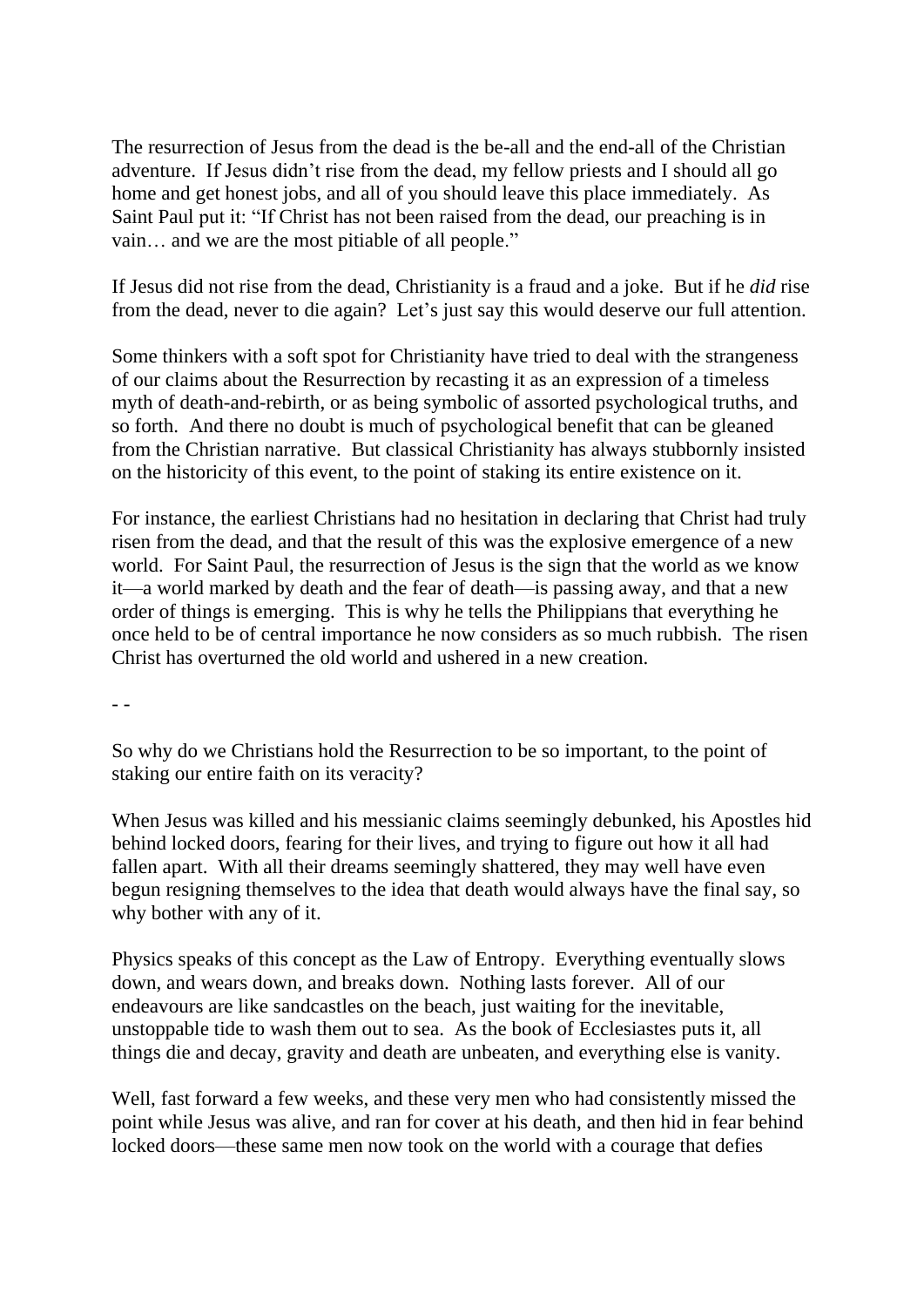description. With the exception of Saint John, each of them would eventually endure brutal deaths themselves for the sake of Christ, and do so willingly.

A number of observers have pointed to this dramatic transformation of the Apostles as one of the more convincing proofs of the Resurrection, in that their subsequent behaviour is very difficult to explain if Christ had not indeed risen from the dead, met with them, and filled their hearts with joy. Some of their contemporaries claimed that they had stolen Jesus' body and lied about him rising from the dead, but, as G. K. Chesterton once noted, "it is very difficult to imagine men being tortured and killed for the truth of a miracle which they knew to be a sham."

The reason that the risen Christ filled the Apostles with such joy and courage was because it meant that—against all expectations—that most unconquerable of foes *death*—had finally been vanquished. Life is no longer just an inevitable decline until all things pass away into meaninglessness. Instead of the Law of Entropy putting an inevitable end to all we hold most dear, we now have the assurance that anything we do for the love of Christ *will last*, even once this world in gone.

- -

Jesus wasn't just resuscitated like Lazarus was. He didn't just wake up, yawn, rub his eyes, and head out for a walk. Jesus rose, never to die again. This is a new type of life—the universe has been recreated—and nothing will ever be the same again.

And there is a new quality to this new life. Notice how the risen Jesus interacts with his Apostles. As I like to say, if I was Jesus (thank God I'm not!), and my closest followers—who I'd been training up for three years—all ran for cover and denied me as I was being put to death – if the Father raised me on the third day, when I next saw those guys, I'd have made them pay! You idiots!

I mean, if anyone had the right to hold a grudge… but what does Jesus do? He doesn't even mention it. Instead, he gives Peter three chances to say "I love you" to make up for his three denials. He identifies his very *breath* with forgiveness. This is a new world. The apostles are seeing the first rays of light of a new kind of existence.

- -

We're told that when Saint John first entered the empty tomb, he saw the linen cloths on the ground, and *believed*. What did he believe? That Jesus is *alive*.

This is what makes us Christians. Not being kind to our neighbour, or forgiving people who've hurt us, or helping the poor. Plenty of people do these things who've never heard of Jesus. No, we are Christians because we believe that Jesus is alive. And we believe that Jesus is alive, *because we've met him* – and we are preparing to meet him again right now in this very Mass.